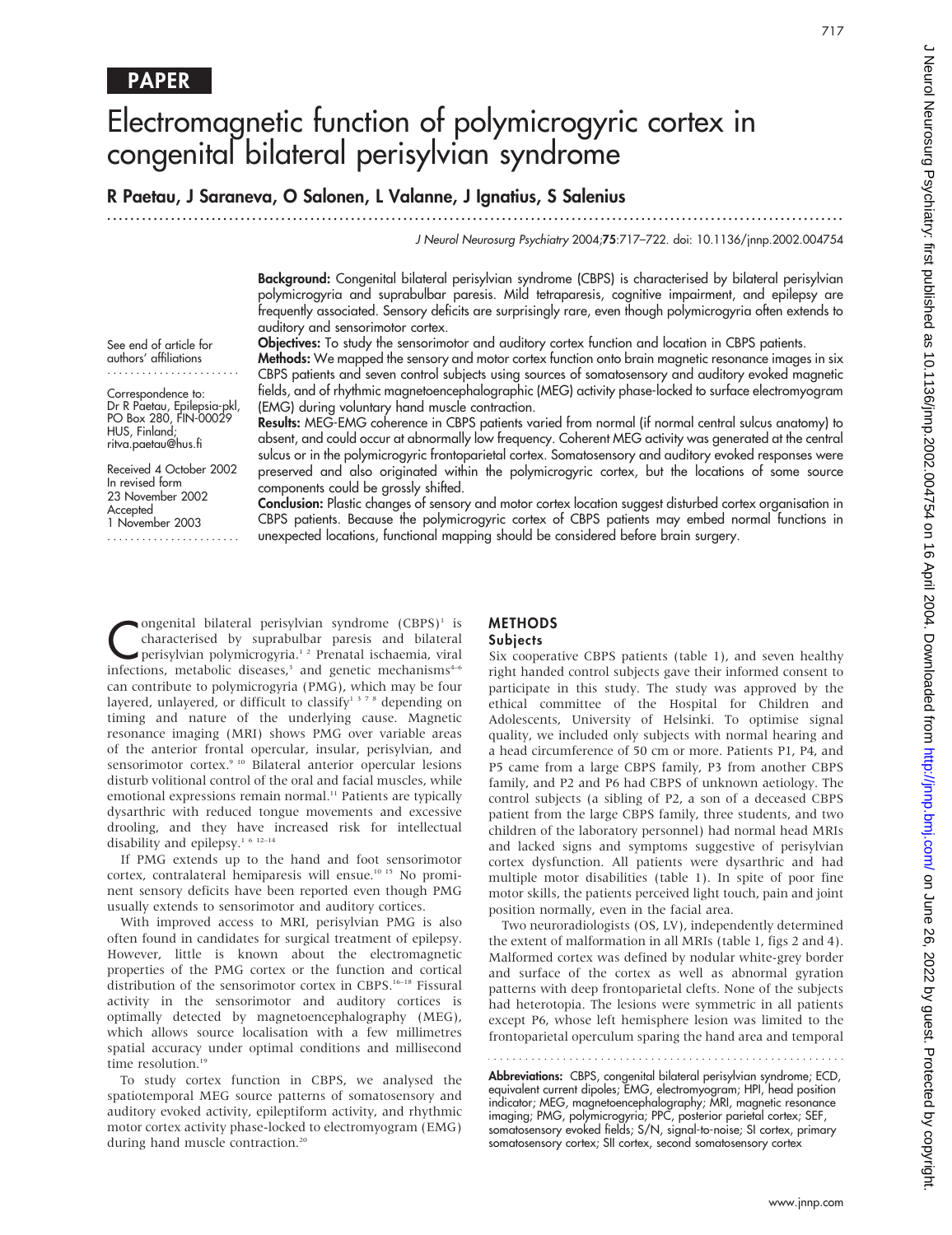|                | Age<br>(years) | <b>Sex</b> | Epilepsy onset-<br>offset age (years) | Tongue lateral<br>movements<br>right/left | Lip movements<br>right/left | Finger<br>movements<br>right/left | Gross motor skills<br>right/left | Intellectual<br>capacity | <b>PMG</b> location on MRI |
|----------------|----------------|------------|---------------------------------------|-------------------------------------------|-----------------------------|-----------------------------------|----------------------------------|--------------------------|----------------------------|
| P <sub>1</sub> | 68             | F          | no                                    | $-/-$                                     | w/w                         | c/c                               | $+/-$                            | $\pm$                    | bi FP, bi Syl              |
| P <sub>2</sub> | 10             | M          | no                                    |                                           | w/w                         | c/c                               | $+/-$                            | $^{+}$                   | bi FP, bi Syl              |
| P <sub>3</sub> | 12             | M          | 14                                    | $-/-$                                     | $-/-$                       | c/c                               | $+/-$                            | $(-)$                    | bi FP, bi Syl              |
| P <sub>4</sub> | 13             | M          | $10.1$ sz                             |                                           | w/w                         | c/c                               | $+/-$                            | $^{+}$                   | bi FP, bi Syl              |
| P <sub>5</sub> | 15             |            | no                                    | $-1$                                      | $w/+$                       | $+/-$                             | $+/-$                            | $\pm$                    | bi Syl                     |
| P <sub>6</sub> | 20             | F          | $3 - 12$                              | $-/-$                                     | $+/-$                       | $+/-$                             | $+/-$                            | $^{+}$                   | bi Fop, right FP right Syl |

lobe. Anatomical landmarks of the central sulcus were obvious only in P5 (both hemispheres) and P6 (left hemisphere). The sensorimotor cortex had an abnormal appearance in the remaining nine hemispheres. The temporal plane could be identified in all patients except P3, and it appeared normal only in the left hemisphere of P6.

#### MEG recordings

Somatosensory evoked responses were recorded from all subjects, and auditory evoked responses and MEG-EMG coherence were recorded from five patients and five control subjects. One patient and two control subjects were studied before MEG-EMG coherence was included in the protocol. Technical or practical obstacles prevented auditory experiments in two subjects. MEG data were recorded in a magnetically shielded room (Neuromag–122<sup>TM</sup>; Neuromag Ltd, Helsinki, Finland) whole-head gradiometer. The subject sat with the head immobile inside the sensor helmet and watched either silent cartoons during somatosensory and auditory stimulation or his or her active hand during the motor task. Before data acquisition, a head coordinate system was created with help of three fiducial points (both preauricular points and the nasion). Three head position indicator (HPI) coils were attached around the scalp and their positions were determined with a three dimensional digitiser (Isotrak; Polhemus Navigation Sciences, Colchester, VT, USA). The reference point was fixed on the scalp to compensate for possible head movement during the digitisation procedure.

Head position relative to the sensor helmet was determined every 5–15 minutes at the beginning of each stimulation block by leading current pulses to the HPI coils. The subjects were monitored continuously through a video camera, and all patients and children were accompanied by a member of the research group in the shielded room. From each subject 60–90 minutes of magnetic brain activity was collected during the experiments, and stored for off-line analysis. Somatosensory and coherence data were sampled at 0.6 kHz and auditory data at 0.3 kHz. The recording pass bands were 0.3–190 Hz and 0.3–90 Hz, respectively.

Somatosensory evoked fields (SEFs) to alternating left and right median nerve electrical stimulation (0.2-ms, constant current pulses triggering motor response) and auditory evoked fields (AEFs) to alternating left and right ear tones (1 kHz, 50-ms sine waves, intensity set individually to comfortable and equally loud perception in each ear) were averaged on-line until satisfactory signal-to-noise (S/N) ratio was achieved at about 100 averages. S/N ratio was judged visually during ongoing stimulation. If no visible responses were discerned, stimulation was continued until 250 averages. Whenever possible, the stimulation procedure was repeated to judge consistency of the responses; thus the final source analysis was based on replicated artefact-free averaged responses to 150–250 stimuli. Large magnetic artefacts  $>$ 3000 fT/cm or eye blinks  $>$ 150 uV automatically rejected the concomitant response from the averaging process. A long interstimulus interval of 1.5 s was chosen not to suppress responses of the second somatosensory cortex (SII) or the auditory evoked magnetic 100-ms response (N1m) of the youngest subjects.

EMG was recorded from both the first dorsal interosseous muscles (recording pass band 0.3–190 Hz, sampling frequency 0.6 kHz). The subject was taught to keep the muscle weakly contracted for 4–6 minutes, to produce a rhythmic firing of muscle unit potentials at around 10–40 Hz. To identify the motor cortex, coherence spectra between MEG and rectified EMG signals were averaged over 4–6 minutes of sustained contraction.<sup>20</sup>

## Off-line data analysis

All 122 MEG traces were first screened visually to identify the signal of interest (epileptiform spikes, spontaneous rhythms, evoked responses) and to identify and remove artefacts. Frequency spectra at each sensor were calculated over unfiltered data sets. Mu rhythm was quantified from amplitude spectra calculated during auditory stimulation and during the motor tasks. Next, the MEG data were displayed as magnetic field patterns and evaluated visually for dipolar fields at each data point over the signal of interest. Finally, dipolar fields were modelled with equivalent current dipoles (ECDs) using a least-squares fit and a spherical MRIguided head model within the Neuromag software. An ECD models the three-dimensional location, orientation, and strength of the current dipole that best explains a measured field pattern and thus represents local cortical activity. If one dipole did not explain all signal components, additional ECDs were found on the basis of differential timing or spatial distribution. Finally, a set of 1–6 dipoles with fixed locations and orientations but freely changing strengths was used to explain the spatiotemporal evolution of all signal components. ECDs were considered adequate if they explained the signal of interest, remained stable in location over a few milliseconds, were physiologically relevant, and if they remained practically unaffected by the other dipoles of a multidipole set.

Sources of MEG activity coherent with EMG signals were determined from cross correlograms (inverse Fourier transform of the normalised cross spectrum at each MEG sensor). The time-domain cross correlogram oscillations typically had dipolar fields, which were modelled with single dipoles fitted to a set of 28 MEG channels around the maximum amplitude oscillation. The largest coherence peak and cross correlogram oscillation were required to occur in the same channels.

Evoked response sources repeatedly found in replicated trials were accepted for further analysis. Spatial accuracy for each response was determined from the distance between replicated sources, which did not differ between the patient and control groups (7 mm for the somatosensory 20-ms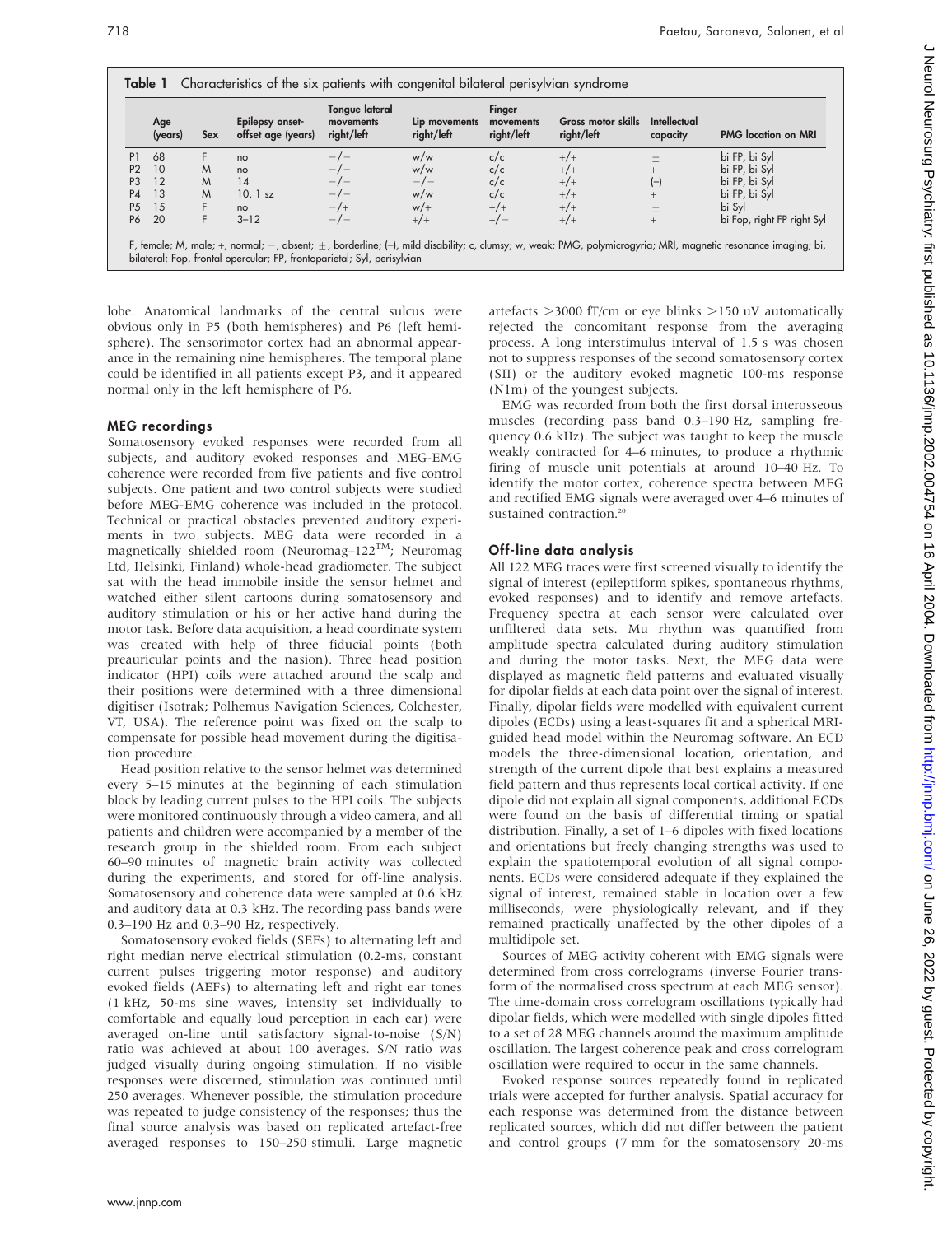response, N20m, 11 mm for the somatosensory 35-ms response, P35m, and 12 mm for the auditory N1m).

The mean ECD parameters (peak latencies, three dimensional locations, and dipole strengths) of replicated sources were used to represent a subject's response in statistical comparisons (Student's two-tailed t-tests).

MEG sources were mapped onto T1-weighted MRI volumes (Siemens Vision 1.5-T or Magnetom 1.0-T; Siemens, Erlangen, Germany). MRI and MEG data were analysed in the same head coordinate system defined by the three fiducial points (see above).

# RESULTS

#### Somatosensory responses

Somatosensory evoked fields (fig 1) of the control subjects were in line with previous observations<sup>21</sup>: the earliest  $(17-$ 40 ms) signals peaked around 20 ms and 35 ms after the stimulus and were explained with 1–2 ECDs in the contralateral primary somatosensory (SI) cortex. The contralateral and ipsilateral second somatosensory (SII) cortices in the frontoparietal opercula peaked in 82% of the trials around 102 ms. The posterior parietal cortex (PPC) in the postcentral sulcus $21$  and the ipsilateral SI in the central sulcus became active around 90 ms in 36% of the responses.

In CBPS patients, distorted brain anatomy prevented reliable identification of specific somatosensory areas, and



Figure 1 Averaged SEF waveforms of control subjects and patients. Maximum amplitude responses over left and right SI and SII areas were chosen among 122 planar gradiometer channels. Vertical lines indicate the 20-ms point after stimulus. Responses from repeated trials are superimposed. Note the double scale for responses of P1. Pass band  $0.1 - 90$  Hz.

SI was defined by sources of the early (17–40 ms) peaks, which occurred at expected latency and slightly reduced amplitude, especially for the right-hemisphere SIc-35 ( $p$ <0.05). SI responses originated at the central sulcus in three hemispheres and within the abnormal contralateral frontoparietal cortex in nine hemispheres out of 12 (see figs 2 and 4). Early ipsilateral SI activity occurred in three patients. P2 had left frontal-lobe activity close to midline at 37 ms and P3 showed ipsilateral parietal 38-ms activity (fig 2, dipole 7). Stimulation of the mildly paretic left hand of P6 elicited simultaneous contralateral and ipsilateral SI activity at 22 ms and 35 ms. The sources of 20-ms and 35-ms responses were more widely separated in patients than in control subjects (mean  $\pm$  SEM: distance 18 $\pm$ 3 mm, range 49 mm v 7 $\pm$ 2 mm, range 32; p<0.005) Also, more dipoles  $(2.3 \pm 0.3 \text{ v } 1.5 \pm 0.1;$  $p<0.05$ ) were needed to explain the patients' than the control subjects' SI responses.

All subjects had late 70–90-ms SI/PPC peaks generated at contralateral and/or ipsilateral central sulcus with current orientation perpendicular to the sulcus. Given the localisation inaccuracy of about 1 cm, these late peaks may represent PPC activity as well as true ipsilateral SI responses.

Second somatosensory cortex (SII) activity was defined as any late responses generated lateral and inferior to SI. SII responses occurred less often in patients (38%) than control subjects (82%). When present, patients' SII source locations varied considerably: some had unusually deep right-hemisphere SII.

#### Auditory evoked responses

All auditory evoked responses consisted of a contralateral and ipsilateral 100-ms deflection, N1, which was the main target of our interest, as well as of later deflections peaking at 180– 250 ms. As expected, N1 sources of control subjects were located in the auditory cortex close to the gyri of Heschl in the supratemporal cortex.<sup>22</sup> A single auditory cortex dipole in each hemisphere explained all auditory responses in three control subjects, while a third source peaked around 125 ms in two control subjects.

In CBPS patients, N1 originated in the posterior sylvian fissure on areas appearing polymicrogyric on MRI or immediately adjoining such areas. Additional sources occurred in four patients: unusual activity at 95–190 ms was found in the medial parietal cortex of P1, and P2, P3, and P6 showed one or two additional right or left temporal lobe sources at 100–160 ms. Especially the patients' right hemisphere sources were more numerous, weaker, and a few mm deeper than those of control subjects (table 2). Systematic latency patterns could neither be seen between ipsilateral and contralateral nor between left and right hemisphere responses.

#### Spontaneous activity

Five patients and five control subjects produced centroparietal mu rhythm suppressed during active and passive movements of the contralateral hand. It was exceptionally abundant and only partially suppressed in the right hemisphere of P4. Control subjects had a slightly higher frequency (9–12 Hz  $v$  7–10 Hz) and larger spectral peaks (22  $\pm$  5 fT/cm  $v$ )  $14+2$  fT/cm) than patients, but the differences did not reach statistical significance.

Rare epileptiform transients occurred in three patients. Patient 1 had lambda waves in her normal visual cortex, P3 generated sharp waves in the normal-appearing left inferior temporal cortex (and developed psychomotor epilepsy two years later), and P5, with a single rolandic seizure, had bilateral spikes generated by his polymicrogyric frontal opercula.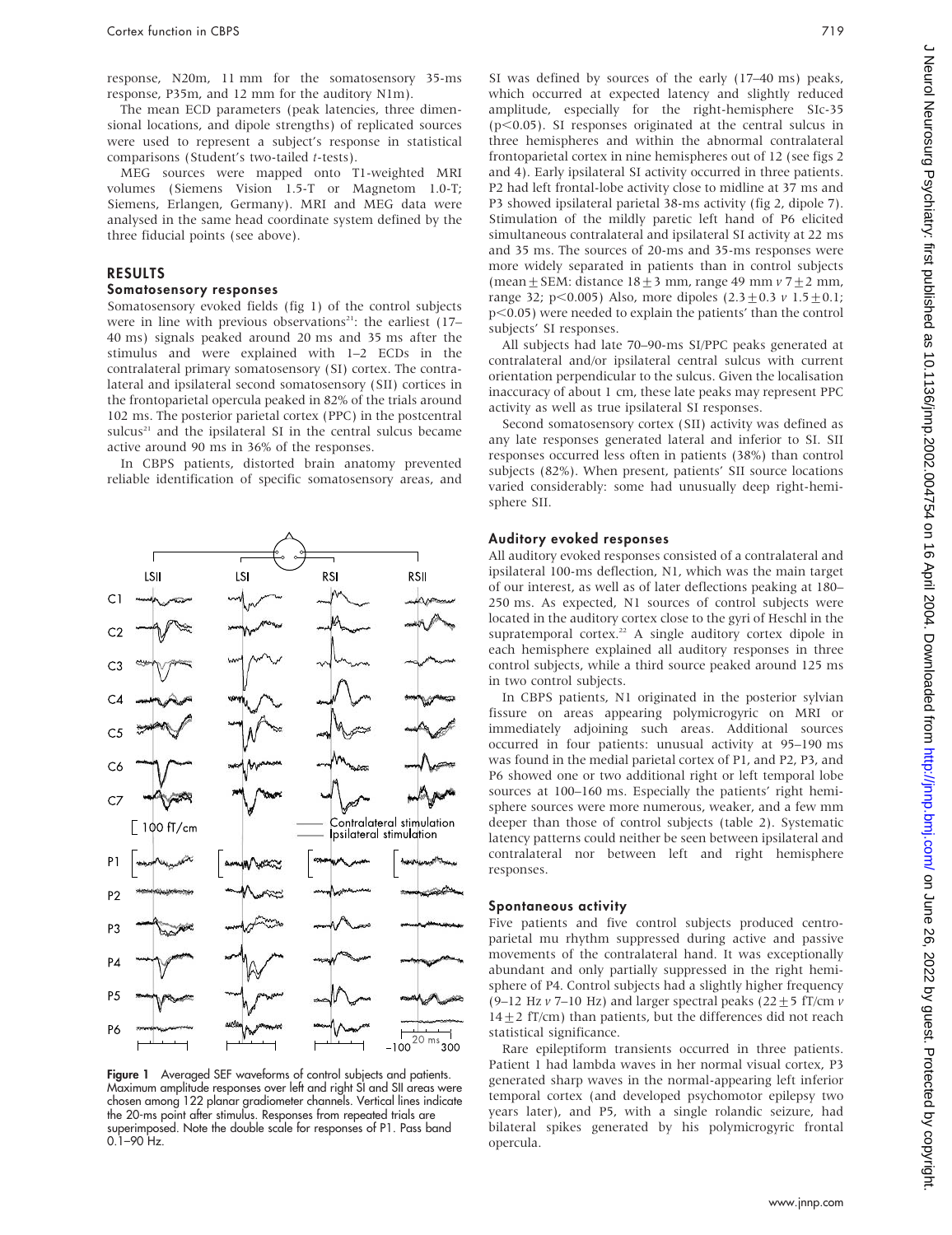

Figure 2 Sources of somatosensory evoked responses of P3. Left: dipole activity as a function of time. Dipoles  $1-\overline{4}$  and  $5-\overline{7}$  explain the responses to right and left median nerve stimulation, respectively. Goodness-of-fit shows the percentage of magnetic field variance explained by the set of dipoles. Right: dipole locations (white dots) and orientations (tails) on MRI slices. Dipoles 1 and 2 peak at 23 ms and 38 ms, respectively, and indicate the left primary somatosensory (SI) cortex. The more anterior dipoles 3 and 4, peaking at 40 ms and 90 ms may reflect activity of the left second somatosensory (SII) cortex. Dipole 5 shows the right SI activity while dipoles 6 and 7 probably explain activity of the contralateral and ipsilateral posterior parietal cortices. Dashed lines indicate section levels.

#### MEG-EMG coherence and the location of the motor cortex

EMG of the first dorsal interosseous muscle of all control subjects was coherent with MEG signals recorded over the contralateral hemisphere, although control subjects 2 and 4 showed only weak coherence. Four CBPS hemispheres lacked significant MEG-EMG coherence (fig 3). Maximum coherence amplitudes of control subjects ranged between 0.008 and 0.072, mean  $\pm$  SEM 0.031 $\pm$ 0.007, and they were not significantly lower in CBPS patients. However, the coherence peaks were wider in control subjects  $(11 \pm 1 \text{ Hz})$  than patients (5 $\pm$ 1 Hz; p<0.001). The main spectral peaks fell in the normal range  $(15-35 \text{ Hz})^{20}$  in all control subjects, and in P4 and P5. P2 showed large coherence peaks at an abnormal 8-Hz frequency and P6 at 38 Hz.

The largest cross correlogram oscillations peaked at 12 ms (range 22–6 ms) before zero point—that is, MEG signal leading the EMG signal, and had dipolar fields in all control subjects, in P2 and P5 (both hemispheres), and in the left hemisphere of P4 and P6. In control subjects, coherent brain activity was generated close to the motor cortex (MI) in the anterior bank of the central sulcus, within  $12 \pm 2$  mm from the earliest ipsilateral SEF sources. In the patients group sources originated within  $20 \pm 5$  mm from the early SEF sources and localised to MI in P5 and P6, and to abnormal frontal or frontoparietal cortex in P2 and P4 (fig 4). Thus, normal MEG-EMG coherence was associated with normal central sulcus gross anatomy, and abnormal coherence always occurred with abnormal central sulcus anatomy.

# **DISCUSSION** Study populations

The clinical symptoms and MRI findings of our patients were similar to those described previously in bilateral perisylvian polymicrogyria,1 6 12–15 although our patients had less severe epilepsy and may represent a relatively mild part of the disorder spectrum. We observed no systematic difference between patients with familial and unknown aetiology. The small patient and control groups are, however, likely to preclude detection of some subtle differences and emphasise individual variations.

# Origin of MEG signal within PMG cortex

MEG signals of our patients—especially of the oldest one, P1—were attenuated compared with control subjects, even though the difference was not always statistically significant.

Extended gyral crowns relative to fissures, could reduce the overall MEG amplitudes, because MEG signals mainly originate in the fissural cortex. Excessive convexial cortex would be expected to increase EEG signals, which are dominated by radial currents. Evoked potentials of some of our patients, and previous studies of evoked somatosensory potentials in other PMG patients<sup>16 18</sup> have shown rather attenuated than enlarged signals, and do not support the hypothesis of relative dominance of radial currents in PMG. Also, the orientation of apical dendrites—that is, orientation of cortical net current may be abnormal in PMG cortex. We found most MEG sources close to big clefts, but the source orientations—for example, dipoles 1, 2, and 5 in fig 2, could be tangential as well as perpendicular to the cortex surface and, in some patients, would agree with currents generated by microgyri.

Nearly normal evoked responses agree with nearly normal glucose metabolism,<sup>12</sup> proton spectroscopy,<sup>23</sup> functional MRI, and visual evoked responses<sup>24</sup> reported in PMG cortex. They also suggest that thalamocortical afferent fibres reach layer IV–III neurones without being stopped by an impenetrable gliotic scar between layers VI and III, as suggested by Golgi analysis for the classic four layered PMG cortex.<sup>25</sup> Therefore, the four layered PMG may not be valid for our patients, or the macroscopic deformity must embed large cortical areas of normal histology. Little is known about the electromagnetic properties in unlayered or mixed-type PMG, which may be more relevant in familial CBPS.<sup>378</sup>

# Anomalies of auditory evoked potentials and SEF sources

PMG areas generated surprisingly normal evoked responses, although some response components originated in unusual locations. The right sylvian fissure—that is, evoked responses of the auditory and of the second somatosensory cortices originated deeper than usual in many patients. Because the corresponding dipoles were relatively weak, such a deep location probably reflects the real anatomy rather than summation of parallel sources over an extended cortical area, mislocalised by the single dipole algorithm. The finding agrees with previous observations,<sup>12</sup> but its mechanism is unknown.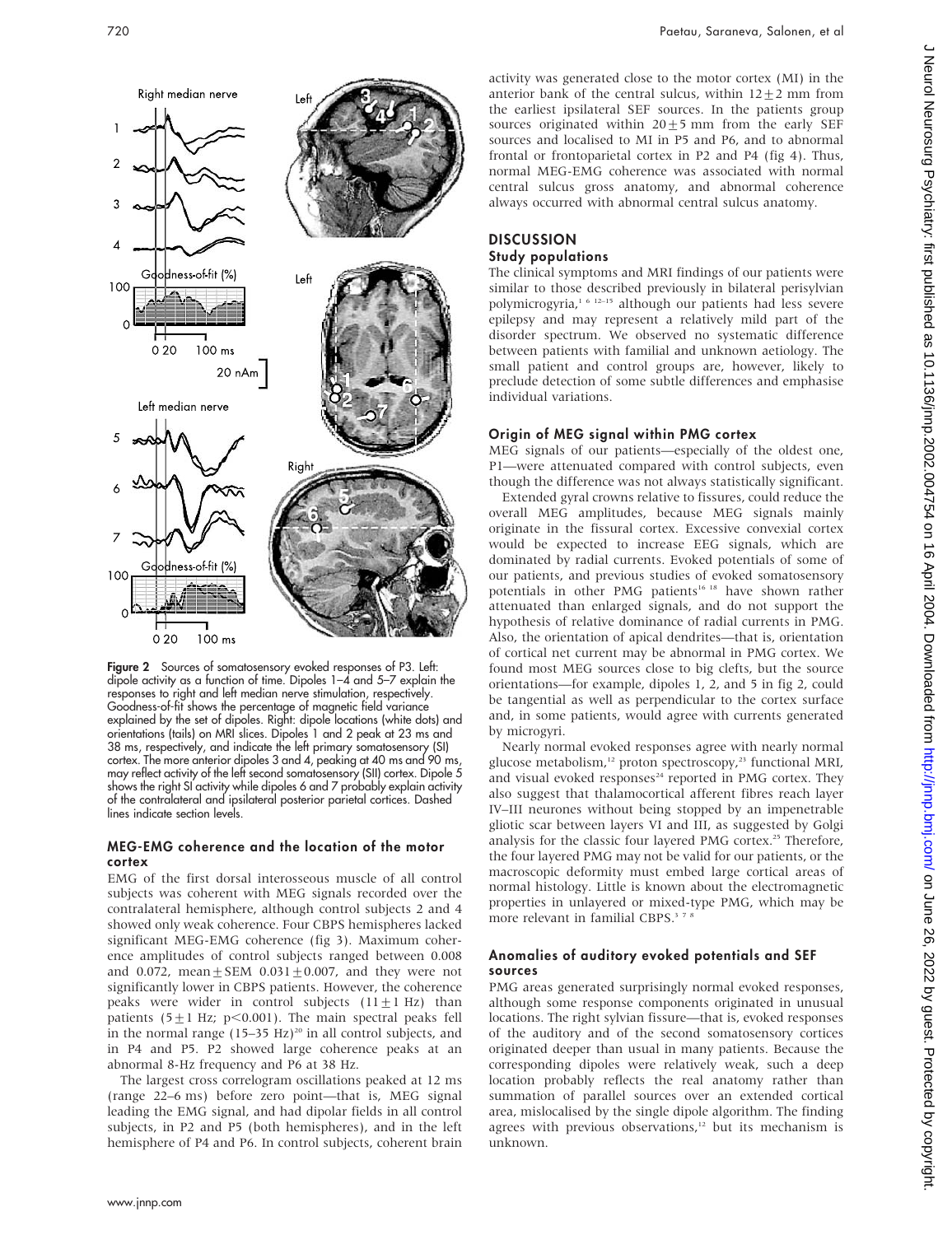|                      | <b>Right hemisphere</b> |                |                 | Left hemisphere  |                |                 |  |
|----------------------|-------------------------|----------------|-----------------|------------------|----------------|-----------------|--|
|                      | <b>N</b> <sub>1</sub> c | N <sub>1</sub> | $N1c+i$         | N <sub>1</sub> c | N <sub>1</sub> | $N1c+i$         |  |
| CBPS patients (n)    | 5                       | 5              | 10              | $\overline{5}$   | 5              | 10 <sup>°</sup> |  |
| Latency (ms)         | $101 \pm 4$             | $125 + 4$      | $113 + 5$       | $120 + 8$        | $114 + 7$      | $117 + 5$       |  |
| Strength (nAm)       | $24 + 5 +$              | $10 + 2 + 1**$ | $17 + 3**$      | $13 + 3$         | $15 + 3$       | $14 + 2*$       |  |
| $ x $ (mm)           | $46 + 3*$               | $50 + 4$       | $48 + 2*$       | $45 + 3$         | $49 + 4$       | $47 + 2$        |  |
| $y$ (mm)             | $0 + 4$                 | $2 + 6$        | $1 + 3$         | $2 + 6$          | $2 + 6$        | $2 + 4$         |  |
| $z$ (mm)             | $55 + 8$                | $57 + 8$       | $56 + 5$        | $48 \pm 6$       | $50 + 7$       | $49 + 5$        |  |
| Control subjects (n) | 5                       | 5              | 10 <sup>°</sup> | 5                | 5              | 10 <sup>°</sup> |  |
| Latency: (ms)        | $98 + 9$                | $106 + 9$      | $102 + 6$       | $105 + 9$        | $112 + 9$      | $108 + 6$       |  |
| Strength: (nAm)      | $36 + 6$                | $35 + 3**$     | $36 + 3**$      | $30 + 11$        | $30 + 9$       | $30 + 7*$       |  |
| $ x $ (mm)           | $55+1*$                 | $54\pm2$       | $54 + 1*$       | $53 + 3$         | $50 + 4$       | $51 + 2$        |  |
| $y$ (mm)             | $4 + 6$                 | $3 \pm 5$      | $3 + 4$         | $-3\pm 2$        | $-2+6$         | $-3+3$          |  |
| $z$ (mm)             | $52 + 3$                | $51 + 5$       | $52 + 3 +$      | $48 + 5$         | $45 \pm 5$     | $46 + 31$       |  |

x, y, and z, three dimensional sources coordinates.

 $*p$ <0.05,  $*p$ <0.001 for two-tailed t-test assuming unequal variances: patients v control subjects.

p, 1.00, p, 1.0001 for paired two-tailed t-test: contralateral v ipsilateral or left v right hemisphere.

Some CBPS patients had early ipsilateral somatosensory evoked responses. In contrast to normal ipsilateral activity  $(-90 \text{ ms})$  mediated by multisynaptic cortico-cortical pathways, the early ipsilateral responses suggest monosynaptic innervation by contralateral thalamocortical axons through the corpus callosum, or by ipsilateral afferent fibres.

Short-latency SI response components could originate in widely separated cortical areas. At least two generators in



Figure 3 MEG-EMG coherence spectra of control subjects C1-5 and CBPS patients P2–6. Maximum left and right hemisphere signals were selected among all 122 gradiometer traces. Dashed horizontal lines indicate the 0.01 significance limit.

Brodmann areas 3b and 1 contribute to the early somatosensory evoked responses.<sup>26</sup> Separation of individual generators by several cm in some patients agrees best with plastic changes shifting the sites of thalamocortical synapses to the



Figure 4 Sources of somatosensory responses to median nerve stimulation at primary somatosensory cortex (circles) and of coherent activities reflecting motor function (squares) mapped on MRI slices. Normal locations are seen in P5 and in the left hemisphere of P6. The circle in the left hemisphere of P6 represents 20-ms and 35-ms responses to both ipsilateral and contralateral median nerve stimulation; all other circles represent responses to contralateral stimulation.